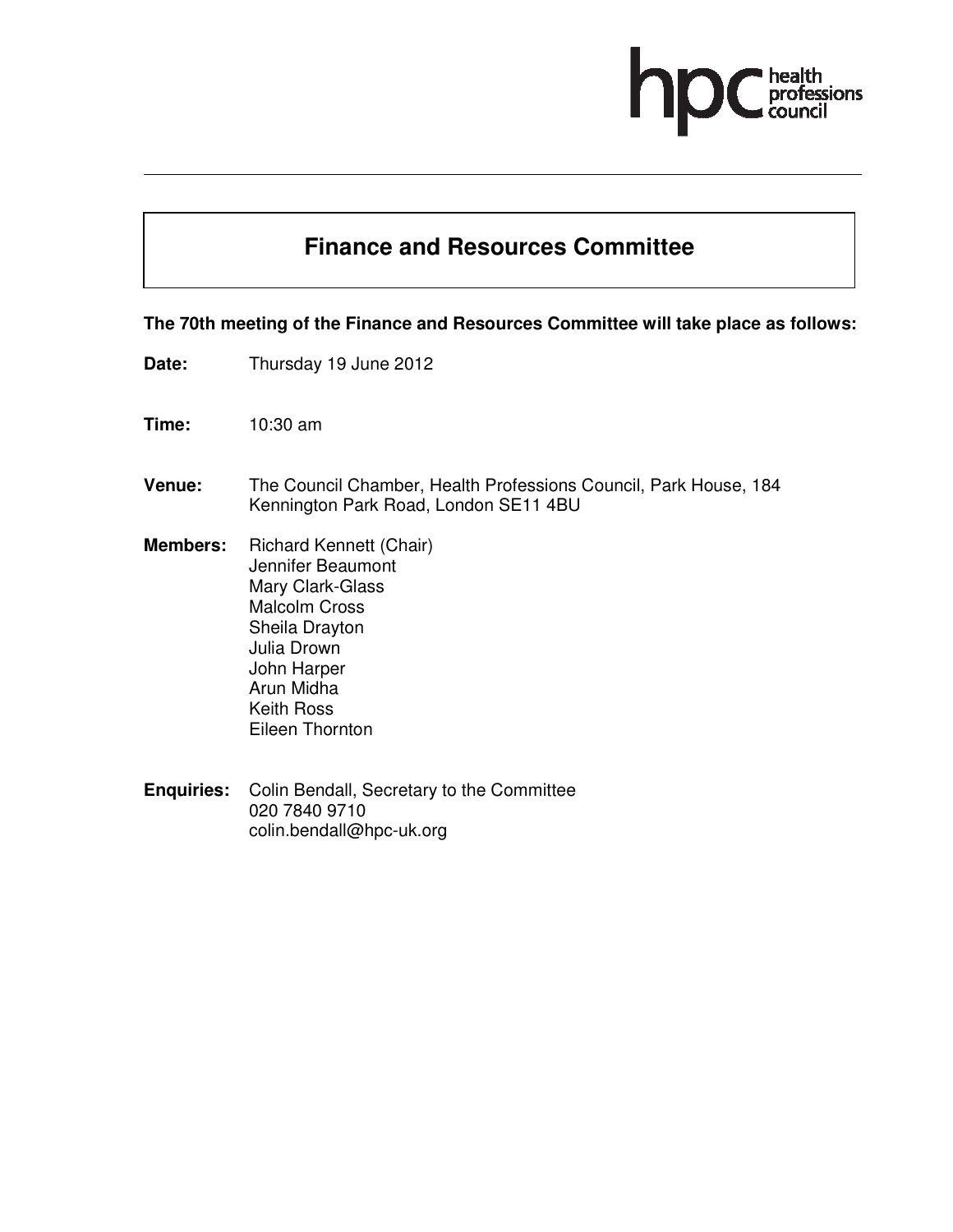## Part 1 – Public Agenda

| 1               | <b>Apologies for absence</b>                                                                                                    | verbal                    |
|-----------------|---------------------------------------------------------------------------------------------------------------------------------|---------------------------|
| $\overline{c}$  | Approval of agenda                                                                                                              | verbal                    |
| 3               | Declaration of members' interests                                                                                               | verbal                    |
| 4               | Minutes of the Finance and Resources Committee meeting of<br><b>15 March 2012</b><br>Colin Bendall - Secretary to the Committee | enclosure 1<br>FRC 39/12  |
| 5               | <b>Matters arising</b><br>Colin Bendall - Secretary to the Committee                                                            | enclosure 2<br>FRC 40/12  |
|                 | Item for discussion/approval                                                                                                    |                           |
| 6               | Draft annual report and accounts 2011-12<br>Tim Moore - Director of Finance                                                     | enclosure 3<br>FRC 41/12  |
|                 | Items to note                                                                                                                   |                           |
| $\overline{7}$  | <b>Finance report</b><br>Tim Moore - Director of Finance                                                                        | enclosure 4<br>FRC 42/12  |
| 8               | <b>Human Resources report</b><br>Teresa Haskins - Director of Human Resources                                                   | enclosure 5<br>FRC 43/12  |
| 9               | <b>Partner Manager report</b><br>Hayley Graham - Partner Manager                                                                | enclosure 6<br>FRC 44/12  |
| 10              | <b>Information Technology report</b><br>Guy Gaskins - Director of Information Technology                                        | enclosure 7<br>FRC 45/12  |
| 11              | <b>Operations report</b><br>Greg Ross-Sampson - Director of Operations                                                          | enclosure 8<br>FRC 46/12  |
|                 | Items for discussion/approval                                                                                                   |                           |
| 12 <sub>2</sub> | Procurements, requisitions and purchases procedure<br>Tim Moore – Director of Finance                                           | enclosure 9<br>FRC 47/12  |
| 13              | Transfer of regulatory functions from General Social Care Council<br>to HPC<br>Marc Seale - Chief Executive and Registrar       | enclosure 10<br>FRC 48/12 |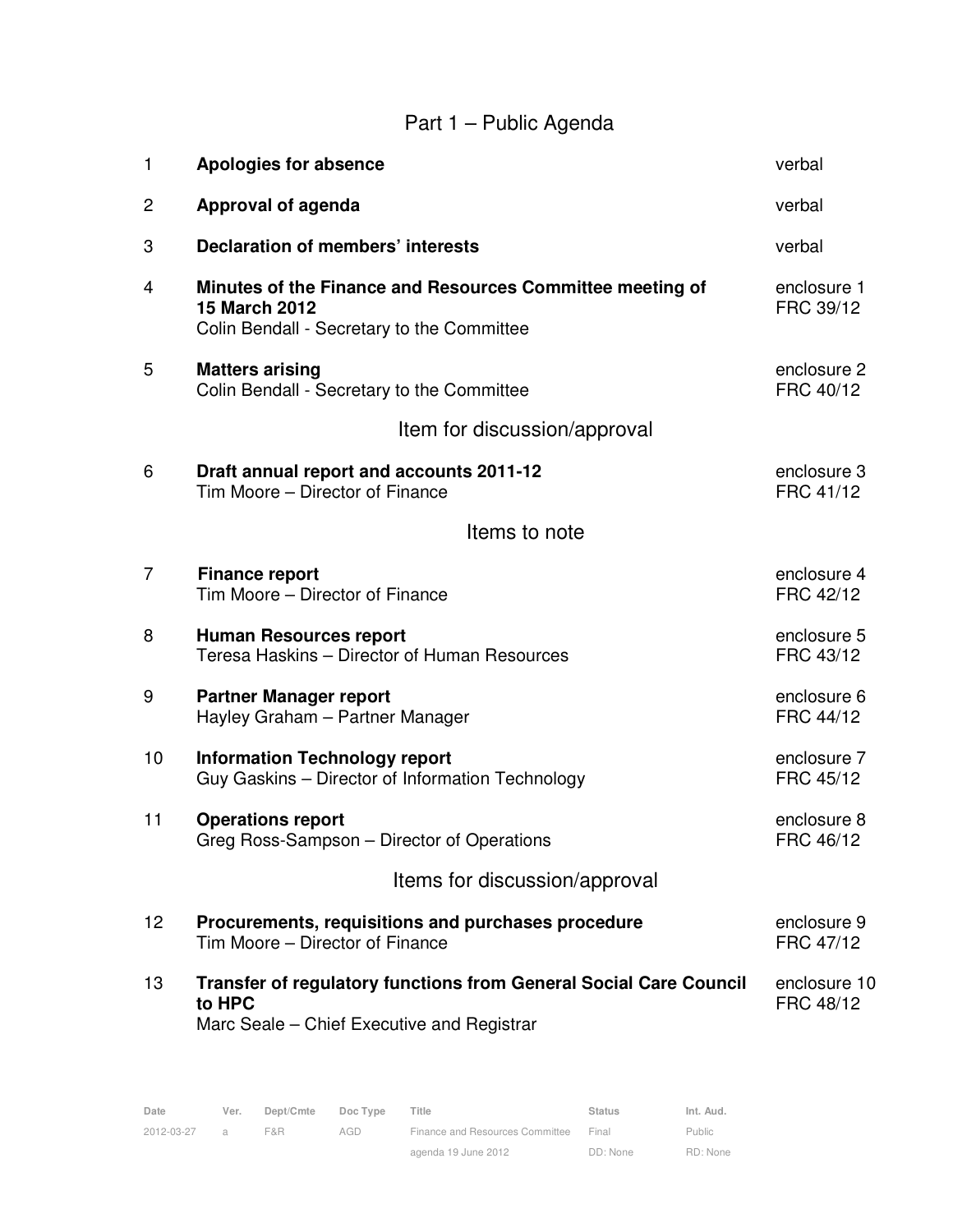#### Items to note

| 14              | Annual report on changes to Human Resources policies<br>Teresa Haskins - Director of Human Resources                                                                                                                                                                     | enclosure 11<br>FRC 49/12 |
|-----------------|--------------------------------------------------------------------------------------------------------------------------------------------------------------------------------------------------------------------------------------------------------------------------|---------------------------|
| 15 <sub>1</sub> | <b>Equality and Diversity annual statistics - Employees and Partners</b><br>Teresa Haskins - Director of Human Resources                                                                                                                                                 | enclosure 12<br>FRC 50/12 |
| 16              | Annual review of actions taken in 2011-12: Public meetings<br>Colin Bendall - Secretary to the Committee                                                                                                                                                                 | enclosure13<br>FRC 51/12  |
| 17              | Any other business<br>Previously notified and agreed by the Chair                                                                                                                                                                                                        |                           |
| 18              | Date & time of next meeting:<br>10.30 am Thursday 19 July 2012                                                                                                                                                                                                           |                           |
|                 | Subsequent meetings at 10.30 am:                                                                                                                                                                                                                                         |                           |
|                 | Tuesday 11 September 2012<br>Tuesday 20 November 2012<br>Thursday 31 January 2013<br>Tuesday 5 March 2013 (Remuneration Committee only)<br>Tuesday 19 March 2013<br>Thursday 25 April 2013<br>Tuesday 18 June 2013<br>Thursday 18 July 2013<br>Tugodov 10 Roptombor 2012 |                           |

Tuesday 10 September 2013 Thursday 21 November 2013

#### **Resolution**

The Committee is invited to adopt one or more of the following:

'The Committee hereby resolves that the remainder of the meeting shall be held in private, because the matters being discussed relate to one or more of the following;

- (1) information relating to a registrant, former registrant or applicant for registration;
- (2) information relating to an employee or officer holder, former employee or applicant for any post or office;
- (3) the terms of, or expenditure under, a tender or contract for the purchase or supply of goods or services or the acquisition or disposal of property;
- (4) negotiations or consultation concerning labour relations between the Council and its employees;
- (5) any issue relating to legal proceedings which are being contemplated or instituted by or against the Committee or the Council;

| Date       | Ver.           | Dept/Cmte | Doc Type | Title                           | <b>Status</b> | Int. Aud.     |
|------------|----------------|-----------|----------|---------------------------------|---------------|---------------|
| 2012-03-27 | $\overline{a}$ | F&R       | AGD      | Finance and Resources Committee | Final         | <b>Public</b> |
|            |                |           |          | agenda 19 June 2012             | DD: None      | RD: None      |